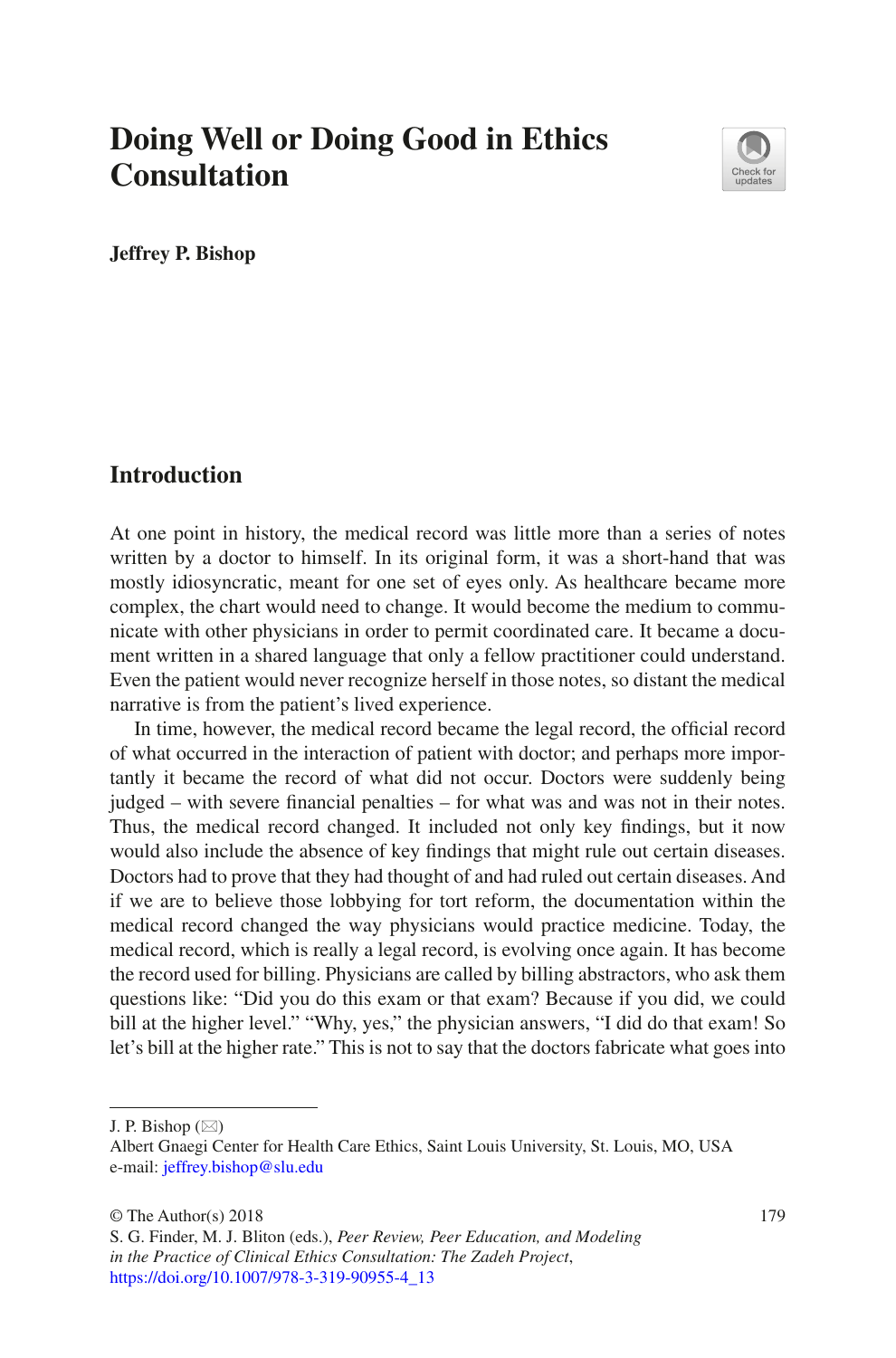the chart, because in all likelihood they soon began doing those more highly billable exams. Again, practice can and sometimes does follow documentation.

Having read many medical records, which are also legal and financial records, I was a bit dumbfounded by "The Zadeh Scenario," Finder's narrative of a clinical ethics consultation case that he participated in and submitted for peer-review in these pages. I thought to myself: "Stuart, what are you doing? Don't you know that, given the way you are presenting this case consult, your peer reviewers are going to rake you over the coals?" Of course, Finder knew how the narrative would be engaged by his peers. When Finder approached me to be a part of this project, he told me that he would present a case narrative for peer review, and that he had asked several other colleagues to comment on the peer-reviews. He asked me to provide another layer of commentary onto the commentaries of the peer-reviews. Just to be clear, we need to understand the layers involved here. First, there was the case consultation, the actual doing of the case. Then there is Finder's narrative, "The Zadeh Scenario," a shortened and focused version of what had been done. Then there is the layer of the peer-review commentaries on Finder's narrative of what he had done in the clinical ethics consultation. And then there are the commentaries on the peerreview commentaries of Finder's narrative of the case he had done in the clinical ethics consultation. Within the first lines, I knew that Finder's narrative describing his consult was going to drive his peer-reviewers crazy.

So, why did Finder not give his peer reviewers what they wanted? Finder has been doing clinical ethics since 1991, for well over 25 years at the time this volume was assembled. Having practiced medicine and having practiced clinical ethics consultation, I also know that the chart does not contain everything – every kindness, every word, every smile, every moment of tension – that occurs between a patient and a physician, or a patient and the clinical ethicists. I also feel quite secure in believing that Finder, as a clinical ethics consultant, knows the importance of writing a coherent note in a chart, a note that can be read and understood by clinicians, a note that documents important positive findings, but also negative findings. Certainly, Finder knows that we write with various purposes, highlighting some features of a case over other features of a case. So, why "The Zadeh Scenario"; why this narrative? I think Finder, the clinical ethics consultant, was up to something very interesting when he wrote out this narrative. It was not a narrative fit for review, but a narrative fit for other purposes. The question is whether his peer-reviewers would have ears to hear Finder's rendering of the consult.

From my reading, it turns out his peer-reviewers did not have the ears to hear the story that Finder was telling. They did indeed rake Finder over the coals, as I thought they might. They did so nicely of course; after all, bioethicists are nothing if not nice. Finder knows that his case-narrative is a story about his doing of a consult. He of course knows that his narrative was not the kind of story that his peer-reviewers will have wanted. Rasmussen astutely notes that Finder's rendering of "The Zadeh Scenario" is just that: a rendering of a kind of doing (the doing of clinical ethics consultation) and that all renderings, all telling of stories have a purpose – a point made by Tod Chambers years ago (Rasmussen [2018](#page-13-0); Chambers [1999](#page-12-0)). She notes that absence of evidence in the narrative is not in fact evidence of absence in the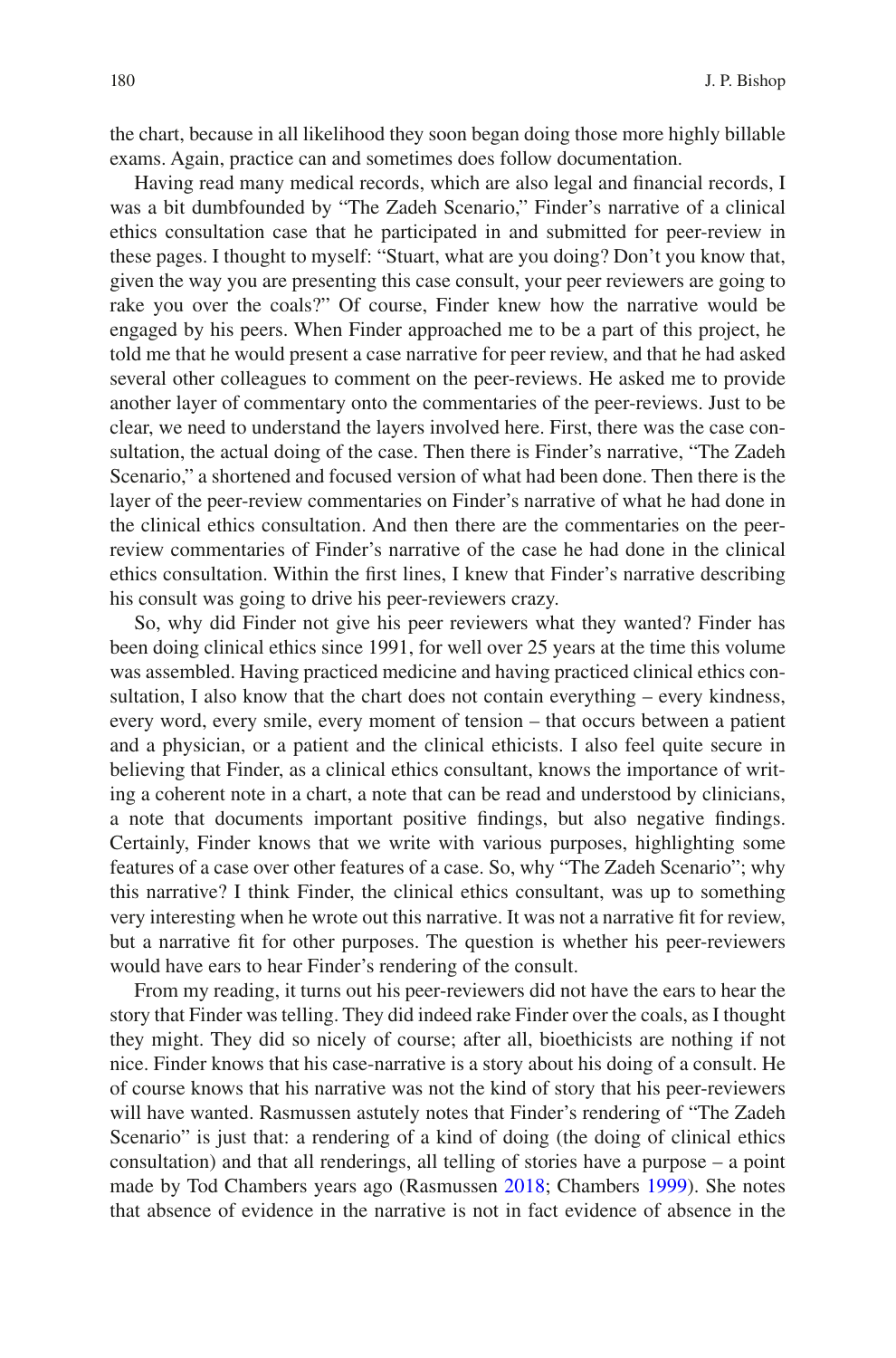consult, despite what lawyers – and it seems clinical ethics peer-reviewers – believe about medical charts.

Finder is pointing to an insight on which Rasmussen picked up: peer-reviewers who would give attestation to quality ethics consultation candidates like Finder will need to be thoughtful about the evidence supplied to them by candidates. More importantly, however, I also think Finder's rendering of the story in just this way calls attention to the special kind of doing that clinical ethics consultation is  $-$  a kind of doing that may not fit into what proceduralist ethicists want to see. In this essay – which is now four removes from Finder's actual doing of the case – I shall argue that Finder is not only problematizing the process of attestation of quality, but that he is calling attention to the special kind of doing that is clinical ethics consultation. I shall argue that clinical ethics consultation is a kind of doing that is a local form of moral enquiry, seeking not just to achieve medical – or clinical ethical – goals, but to enact human goods. His peer reviewers want Finder to do clinical ethics well; Finder wants to do good in clinical ethics consultation.

# **Examining the Commentaries on the Peer-Reviewers' Commentaries of the Narrative of the Doing That Is Clinical Ethics Consultation**

Just to be sure we are all on the same page, I am here engaging not the case consult nor the narrative nor the peer reviews of the narrative. I am instead here examining those who commented on the peer-reviews. Bruce claims to see a new methodology emerging in the peer-reviews. Bruce surveys different methods of ethics consultation from principlism to casuistry to narrative to pragmatism. She claims that there might be a new method developing – proceduralism. While she is certainly correct that something new is emerging in clinical ethics consultation, proceduralism is not a new method. Rather, the procedures have been elevated to a normative level by virtue of the fact that clinical ethics consultants desire to have professional standards and it is nice to be able to claim procedural neutrality.

In fact, the proceduralist turn is part of a long history in philosophical ethics in the late modern period. Indeed, the principlist approach is itself a product of that proceduralist turn. Eschewing thick metaphysical moral content – after all no one likes to fight over metaphysics – Beauchamp and Childress claimed that we should turn our attention to the mid-level principles that will assist us in making practical decisions. It matters not, they claimed, whether one held to thick metaphysical moral content of the Catholics or the Methodists, or any other non-religious metaphysical schema: all morally serious people can agree on these mid-level principles (Beauchamp and Childress [2009](#page-12-1):. 2–5, 12–14).

However, as H. Tristram Engelhardt noted, Beauchamp and Childress imported too much thick metaphysical moral content under the guise of priniciplism (Engelhardt [1996:](#page-13-1) 57–58). The principles are merely the philosophical terms given to the kind of procedures that Beauchamp and Childress think will help us to make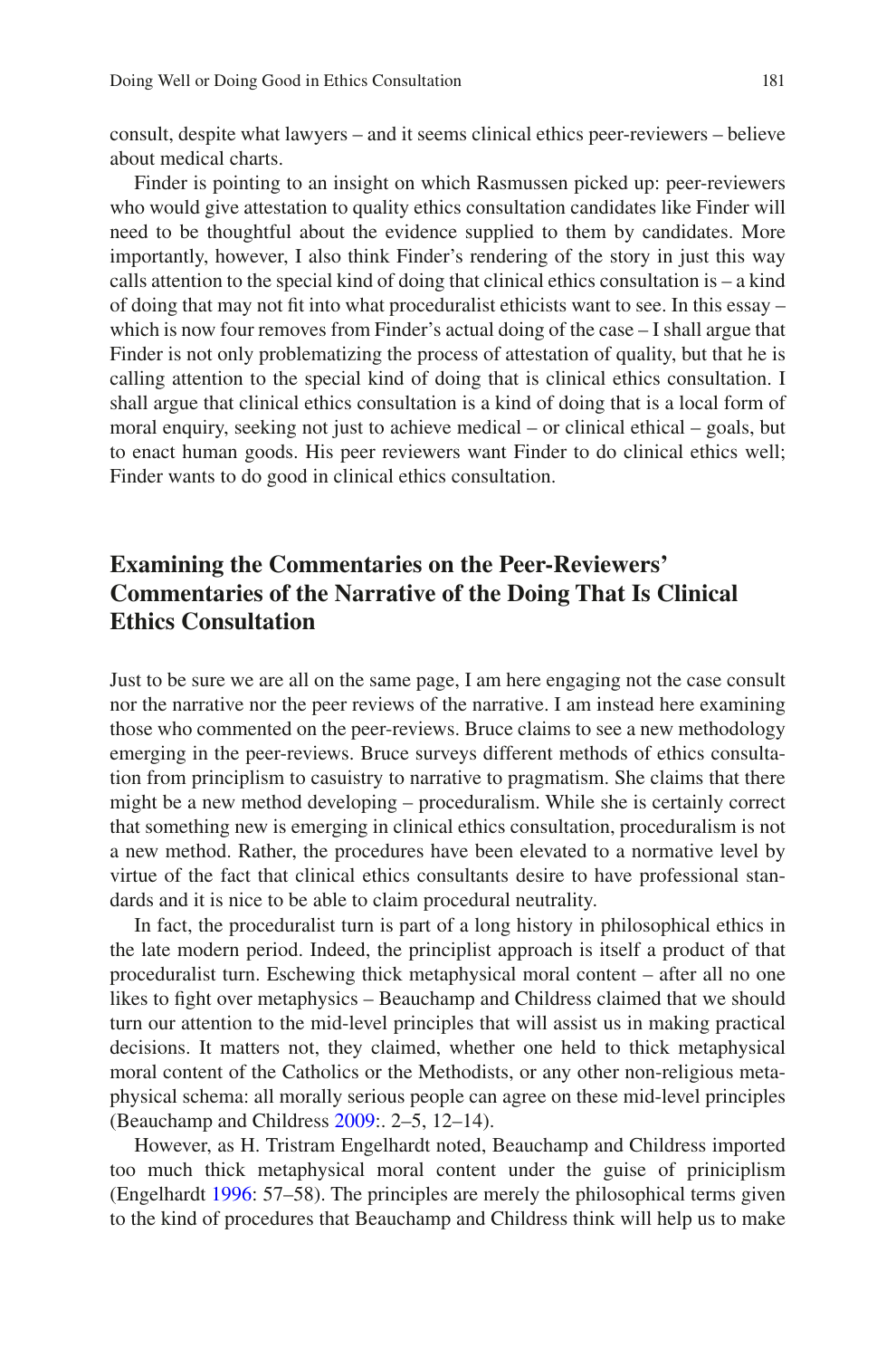moral decisions. Engelhardt, in his masterpiece, *The Foundations of Bioethics*, calls for an even thinner proceduralism than that of Beauchamp and Childress, one that focused on forbearance rights and the principle of permission (Engelhardt [1996:](#page-13-1) 121–123). Likewise, the casuists claimed that Beauchamp and Childress were really still too abstract in their principles, because they are not sufficiently practical, and thus the procedures for doing ethics were still too beholden to abstract philosophy. No one really sits around and tries to trace mid-level abstract principles from the thick metaphysical moral commitments of patients (and of health care systems); they merely repeat what they did in the last case that was similar enough to the case at hand. Thus, casuists claim that the procedures for doing ethics well up from the ground of actual cases and not from mid-level abstract principles, which remain esoteric.

Moreover, when it comes to narrative, Beauchamp and Childress would claim that narrative is completely compatible with their proceduralist ethic (principlism) because patient narratives permit clinical ethicists to specify and balance principles given the patient's values (Beauchamp and Childress [2009](#page-12-1): 16–24). Thus, contrary to Bruce's claim that proceduralism is new methodology, it seems clear that proceduralism is at the heart of all four methodologies that she spells out. In fact, the law itself is a proceduralist institution; without appeal to thick metaphysical moral content, it focuses on the proper procedures that should be followed in order to permit people to live their own lives according to their thick moral commitments. Principles, whether derived from thicker metaphysical moral commitments or from similar cases, are part of a proceduralist ethic. Policies are proceduralist. Thus, what Bruce claims to be a new methodology is in fact very old, as old as liberalism itself.

Rasmussen shows us the idiosyncratic requirements of the peer reviewers, telling us that we do not yet have shared procedures for writing up cases for attestation. Each of the peer-reviewers would require different things from Finder's narrative in order for his practice to be declared a good practice. The problem may not be with Finder's practice, but instead the problem might be his narrative choices (Rasmussen [2018:](#page-13-0) 151). Rasmussen makes her point in the context of discussing Armstrong's feminist critique of Finder's narrative. Finder inexplicably uses the patient's daughters' first names, but he uses "Mr. Zadeh" when referring to the patient's son. However, the discrepancy in reference doesn't give us a full picture of feminist considerations that might have been at play in this consult. There isn't enough evidence to know. The absence of evidence, Rasmussen notes, is not evidence of the absence of feminist concerns in the consult (Rasmussen [2018](#page-13-0): 158).

However, Rasmussen's point should be extended to every clinical encounter. The plenum of any encounter, whether clinical or otherwise, can never be captured in any narrative, as Foucault noted (Foucault [1991](#page-13-2): ix ff). Every narrative is a selection of what to include, with only the slightest of traces of what gets left out. Every narrative then is already an interpretation of the plenum of experience, and every narrative demands interpretation, because it is already an interpretation[.1](#page-3-0)

<span id="page-3-0"></span><sup>&</sup>lt;sup>1</sup>See Foucault's introduction to *The Birth of the Clinic*, where he notes that there is something about narratives that demand interpretation, that words beget words; interpretations beget interpretation.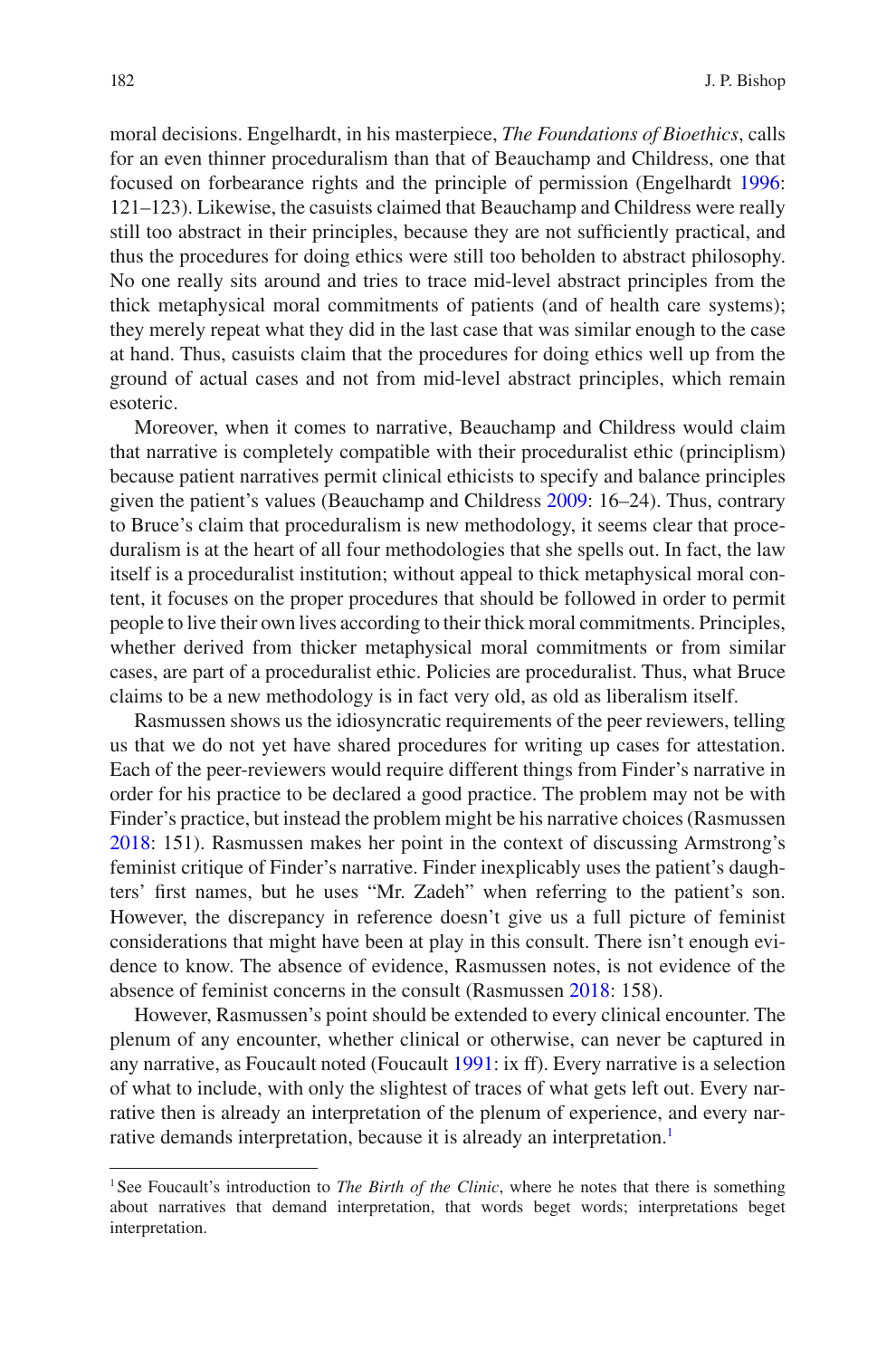Rasmussen's point extends well beyond Finder's use of names in "The Zadeh Scenario." Thus, it is not only true that his peer-reviewers have somewhat idiosyncratic concerns for what Finder ought to report; Finder also chooses what to report and what not to report. Extending Rasmussen's insight, I shall argue that the lack of standards for what should go into narratives for peer-review of clinical ethics consultation is merely a symptom of the problem; it is the surface problem, for we must first figure out exactly what clinical ethics consultation *is* before creating a standard of reporting, lest the *standard of reporting* become the *standard for the practice* of clinical ethics consultation, circumscribing what ought to happen in the practice itself, which precedes the narrative rendering of the plenum of the clinic.

This point is precisely the question taken up by Agich, both in his commentary in these pages and in previous work (see, for example, also Agich [2005](#page-12-2), [2009](#page-12-3)). In his commentary on the peer-reviewers, Agich cites Alasdair MacIntyre's definition of a practice:

A practice may be identified as a set of considerations, manners, uses, observances, customs, standards, canons, maxims, principles, rules and offices specifying useful procedures or denoting obligations or duties which relate to human actions and utterances. It is … an adverbial qualification of choices and performances, more or less complicated in which conduct is understood in terms of a procedure. Words such as punctually, considerately, civilly, scientifically, legally, candidly, judicially, poetically, morally, etc., do not specify performances; they postulate performances and specify *procedural conditions* to be taken into account when choosing and acting. (Agich [2018](#page-12-4): 139; emphasis added by Agich)

Agich gets it right on rules/procedures vs. the enactment of – indeed embodiment of – rules and procedures. Agich continues: "The rules involved in ethics consultation are first and foremost enacted and are phenomenologically manifested in and through the actions, cognitions, and perceptions of consultants" (Agich [2018:](#page-12-4) 142). Yet, Agich warns clinical ethicists to be careful about deploying rules.

The rules are not and cannot be reduced to a formal code or set of guidelines or procedures that might be followed like a recipe. Instead, the rules, even when articulated linguistically, as they certainly must be for various legitimate purposes, are just abstractions from the lived experience of the practice and, importantly, they are dependent upon that practice for their ultimate meaning and justification. In this sense, statements about ethics consultation methodology and theories of ethics consultation are *secondary* to the actual practice itself. (Agich [2018:](#page-12-4) 142)

The peer-reviewers would reduce the practice to the practice of following the guidelines. Virtually all the authors in Parts Two and Three, with the exception of Rosell & Johnson, and to a lesser extent Hynds, are applying abstract rules to the case. First, figure out what clinical ethics consultants do (Chidwick et al. [2010](#page-12-5); Frolic and Rubin [2018\)](#page-13-3) and then generalize it to be applicable beyond the case at hand (Frolic and Rubin [2018](#page-13-3); Tarzian [2018;](#page-13-4) Bruce [2018\)](#page-12-6). These are the abstractions – now not from theories, but abstracts from particular cases – that become the codes, procedures, and policies to now be applied by ethicists to all cases. Agich is warning clinical ethics consultants to be very careful.

Yet, even Agich misses something important that MacIntyre also says about practices. MacIntyre notes that practices are not just a simple form of doing; they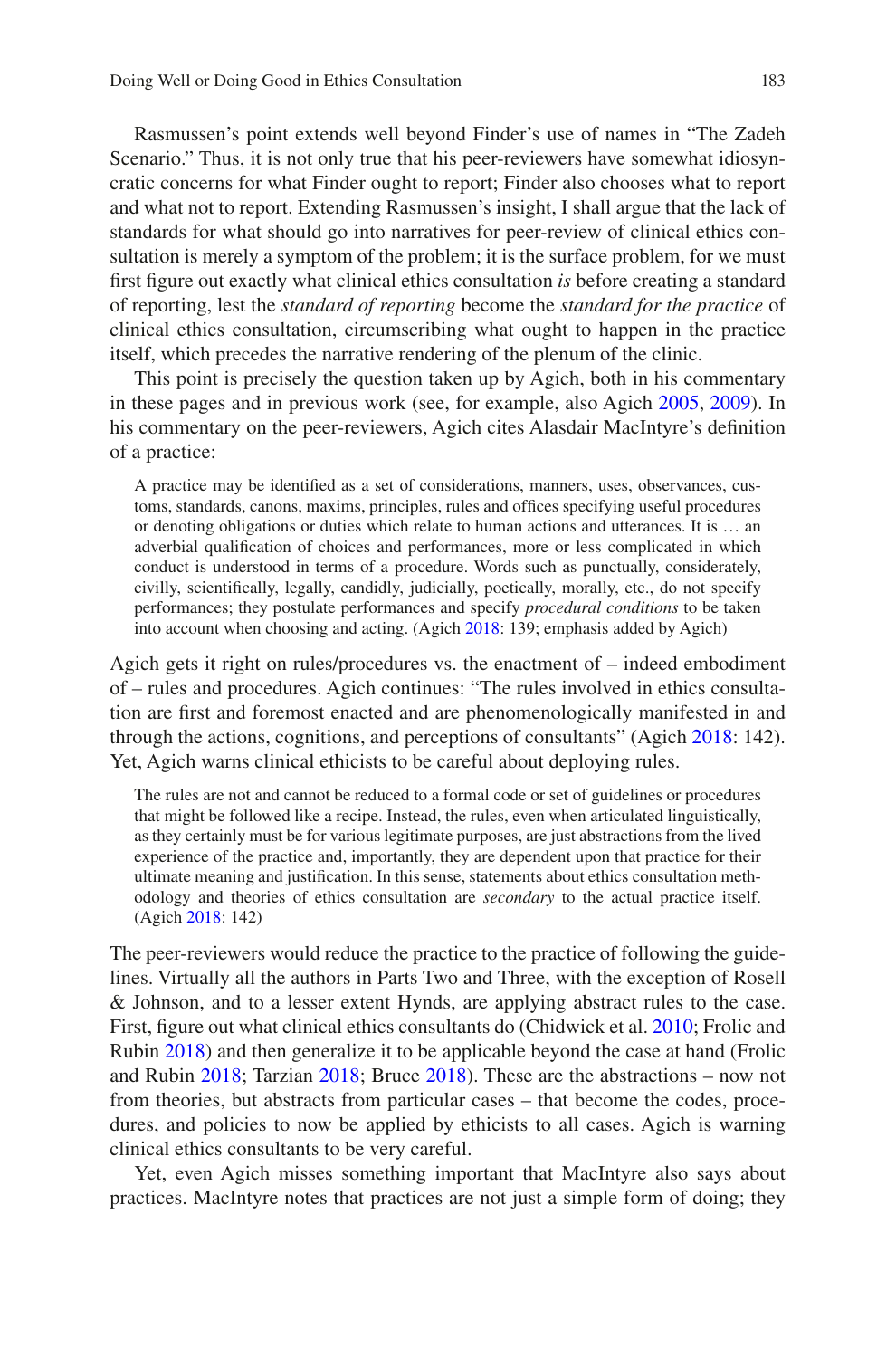are in fact very complex, because all true practices are aimed at something that not one peer-reviewer or one commentator mentioned: practices are aimed at goods. MacIntyre states:

By a practice, I am going to mean any coherent and complex form of socially established cooperative human activity through which goods internal to that form of activity are realised in the course of trying to achieve those standards of excellence which are appropriate to, and partially definitive of that form of activity, with the result that human powers to achieve excellence, and human conceptions *to the ends and goods involved*, are systematically extended. (MacIntyre [1984](#page-13-5) p. 187 [emphasis added])

Thus, planting seeds is not a practice, but farming is. Throwing a ball is not a practice, but baseball is.

I would argue that if clinical ethics consultation is a practice, it has to have normative goods toward which it aims. What are the goods of clinical ethics consultation? I do not mean the *goals*, but rather the *goods*. Are those goods allied with medical goods? How are they different from medical goods? From whence do the goods come?

First, as Agich discusses, we must focus on the actual doing of clinical ethics, not on the procedures which are post-hoc derivations from practice, or prescriptions by so-called experts. Tyrannies of proceduralism can arise from the bottom up or from the top down. When doing clinical ethics, a master practitioner is not just following a set of rules. She enacts, enlivens, indeed embodies the rules such that they are not mere rules applied, but have become actions aimed at goods. It is even odd to refer to them as embodied rules or procedures at all. She knows which rules to follow and which to reject. She knows which guidelines and policies are unnecessary and which guidelines or policies are indeed made ridiculous given the particulars of an encounter. That means that, second, the rules cannot and should not be reduced to a formal code. The rules, guidelines, processes, policies, and procedures are not formulae to be followed. The rules, guidelines, processes, policies, and procedures are codified for other purposes, which are tangentially important to the actual doing of clinical ethics. I shall return to this point a little later, but before I do I want to turn our attention to the peer-reviewers themselves.

# **A Commentary on the Peer-Review Commentaries of the Narrative of the Doing That Is Clinical Ethics Consultation**

Finder begins "The Zadeh Scenario" (which is an interpretative summary of the actual consult) *in media res*, the action already afoot. In fact, the narrative begins with the concluding statement of a family whose mother has been in the hospital for weeks and sick for several years. Of course, peer-reviewers would prefer to have things begin at the beginning and to end at the ending. By beginning in the middle, Finder already disrupts the procedural flow that his peer-reviewers expect. Who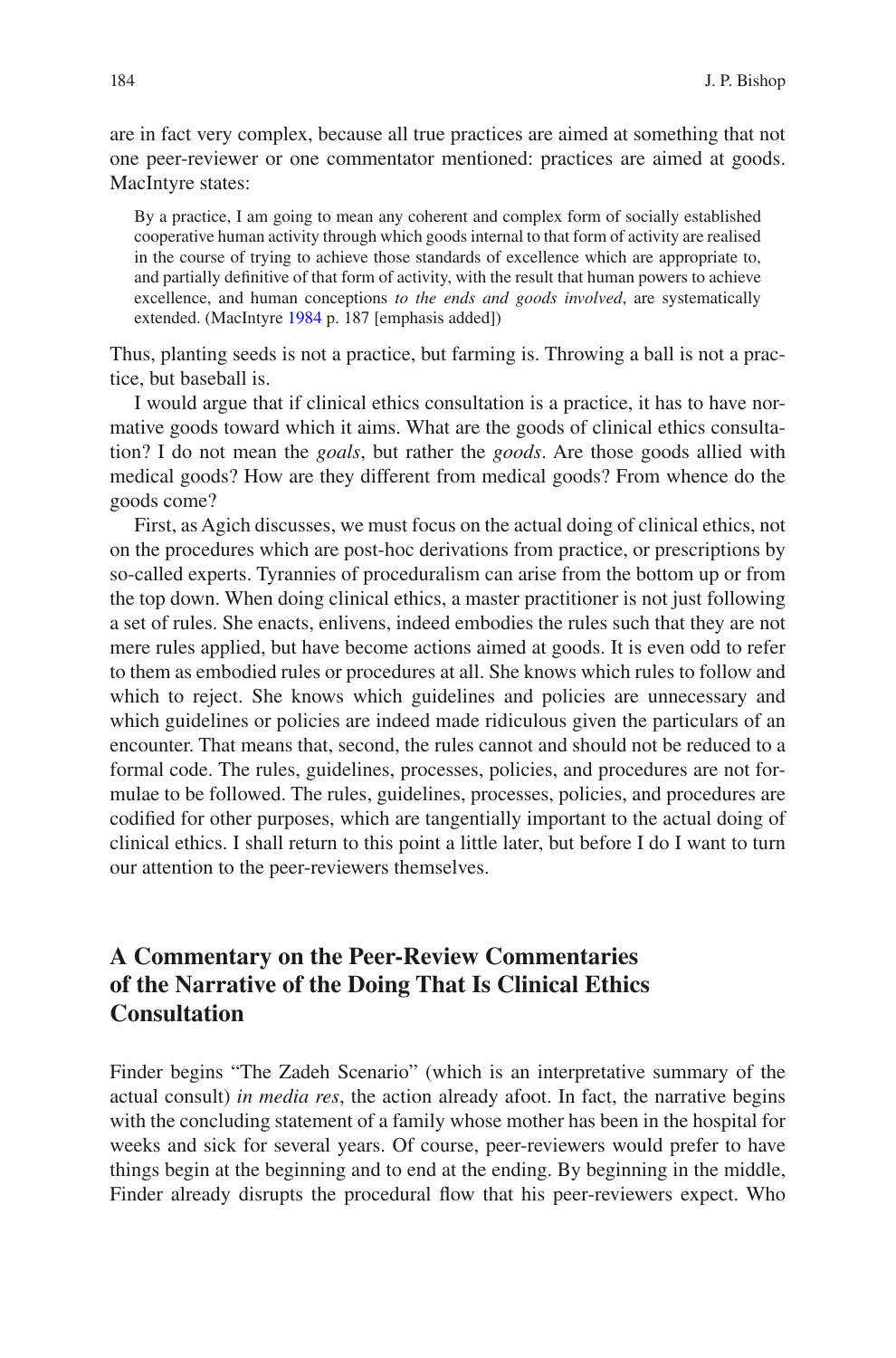initiated the consult, and for what purposes was it initiated? Several commentators (Hynds [2018\)](#page-13-6) noted that beginnings always matter in case consults. But do they really? That may be where one wants a narrative to begin, but consults themselves are mired in the middle of the ongoing action, in the midst of the plenum. Everyone in medicine also knows that all consultants – clinical ethics consultants or medical consultants – like to have a delimited question. What does the requestor of the consult want the consultant to address? Thus, as Hynds points out, getting the question right is of first importance, and most assuredly Hynds is correct. Of course, Finder knows that getting the question delimited is of first importance; but he does not begin "The Zadeh Scenario" in this way. He does not lay out the value conflict for his peer-reviewers to see it very clearly, because in the actual doing of a consult it is often the case that the value conflict has not yet emerged, even while the clinicians caught up in the midst of the plenum may feel the resultant uneasiness. Much of the time, the request for a consult emerges because something does not feel right. In this case, it was the family that did not feel things were right. Finder is pointing to the fact that the clinical ethics consultant is the mid-wife bringing forth into clarity the uneasiness felt by those in the midst of the action[.2](#page-6-0)

Every clinical ethics consultant – including Finder – knows that the first order of business is to establish the stakeholders, gathering their views on the case. Of course, the most important stakeholder is the patient. Many of the reviewers note that Ms. Hamadani is missing from "The Zadeh Scenario" (Frolic and Rubin [2018;](#page-13-3) Armstrong [2018;](#page-12-7) Tarzian [2018](#page-13-4); Rosell and Johnson [2018](#page-13-7)). How could Finder have missed this? Of course, absence of evidence in the narrative is not in fact evidence of absence in the consult, as I (and Rasmussen) have already noted. Still, as tort law has taught medicine, naming absences is of utmost importance when regulating behaviors.

Yet, perhaps attuning to what matters, attuning to the particulars, Finder already knew that Ms. Hamadani could not participate in the conversation about her care. Finder, attuning to what matters  $-$  as all good consultants do  $-$  turns to the family, who are present and are actively engaged and are concerned. But to the hermeneutics of suspicion that tends to accompany the individualism regnant in American culture, something is strange about the zealotry of the family's concern (as Armstrong points out). Why didn't Finder's narrative tell his peer-reviewers that the family did indeed have the patient's best interests at heart? After all, one of them was at Ms. Hamadani's bedside night and day. Or could it be that ethics consultants are really just Western individualists who are always suspicious of family-members meddling in the individual patient's business? Surely, Finder knows that he should have bowed his head to autonomy, and traced out whether the patient had advance directives, powers of attorney, stated preferences – all the legal procedures meant to create the kinds of freedoms important in clinical ethics consultation.

<span id="page-6-0"></span><sup>2</sup>By bringing forth, I am meaning something akin to what Heidegger means in *The Question Concerning Technology* [\(1993](#page-13-8) pp. 307–342). Technology challenges forth what it desires from the world, where Heidegger notes that in a *techne* something is brought forth.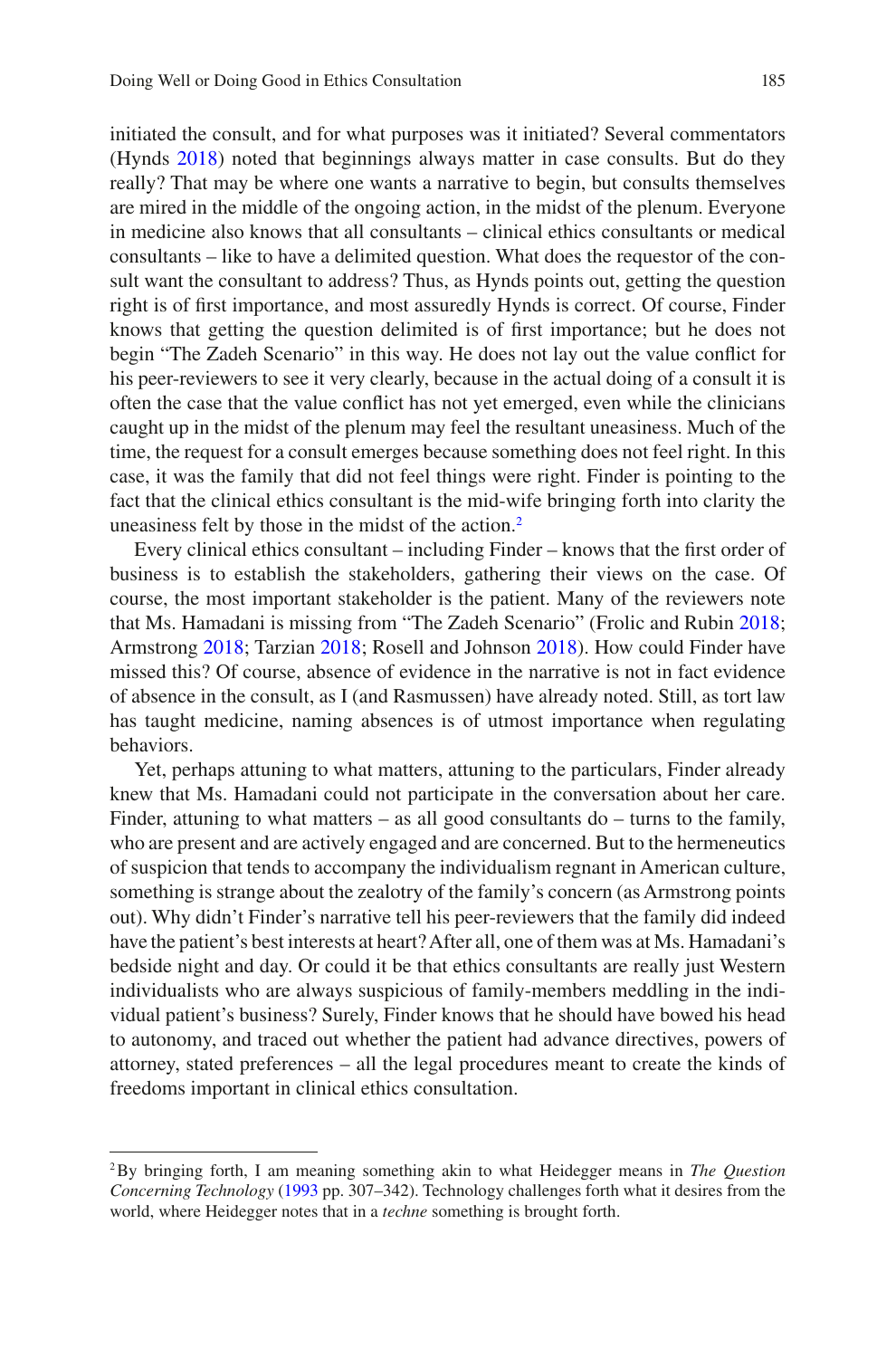Of course, clinical ethics consultants are always looking out for the best interests of patients. Finder points out that the patient is Persian. In fact, she is from Iran and is a traditionalist like her youngest daughter (Finder [2018](#page-13-9): 33). Tarzian praises Finder for bringing up this important fact. She even notes the importance of the Persian concept of *T'aarof,* "a ritual politeness code that governs behaviors between individuals of different hierarchies and imposes obligations to mitigate emotional distress by way of avoiding negative feelings through specific culturally-engrained social etiquette" (Tarzian [2018](#page-13-4): 78). Clinical ethics consultants should always demonstrate their cultural competency, an important indicator that they are not deploying colonial power structures on their patients, permitting patients to have their own ethical value systems; unless, of course, those ethical value systems and hierarchies violate Western understandings of individualism and autonomy. After all, ethics consultants are there mostly to deal in value conflicts, and clearly knowing the patient's values from the patient's own mouth would go a long way to be sure there were no conflicts between family members and to alleviate the distress of those who do clinical ethics consultation.

Yet, it seems to me that Finder mediated the case very nicely, mostly by listening and reflecting what was said back to the family. Finder did not intervene to *do* anything, prompting several of the peer reviewers to ask whether this was an ethics consultation at all. (Hynds [2018\)](#page-13-6) I would argue Finder's peer-reviewers questioned this precisely *because* Finder's narrative had not documented the procedures. In short, Finder's narrative gave no attention to the typical things that his expert peerreviewers would want to see. That is because Finder's narrative focused more on the kind of doing that clinical ethics consultation is as opposed to focusing on the procedures that the experts would want to see.

Thus, while I agree with Rasmussen that we must understand exactly what goes into an appropriate narrative for peer review, I also think that we should reflect upon the kind of doing that clinical ethics consultation is, a doing that exceeds any narrative documentation, including procedural narrative documentation. Put differently, the peer-reviewers have already committed the error against which Agich warns us, namely that deploying the procedures and following them with rote vigor renders the doing of ethics more like planting seeds than like the practice of farming. In short, they are focused on doing clinical ethics consultation well. As such, his peerreviewers kept judging him as if he were merely planting seeds. But Finder was doing something more akin to farming; accordingly, Finder was focused on doing good in clinical ethics consultation.

## **A Commentary on the Narrative of the Doing That Is Clinical Ethics Consultation**

It is important to understand that Finder belongs to the philosophical tradition of phenomenology. Phenomenology is itself a kind of methodology within philosophy. It begins with Edmund Husserl, who himself was attempting to ground science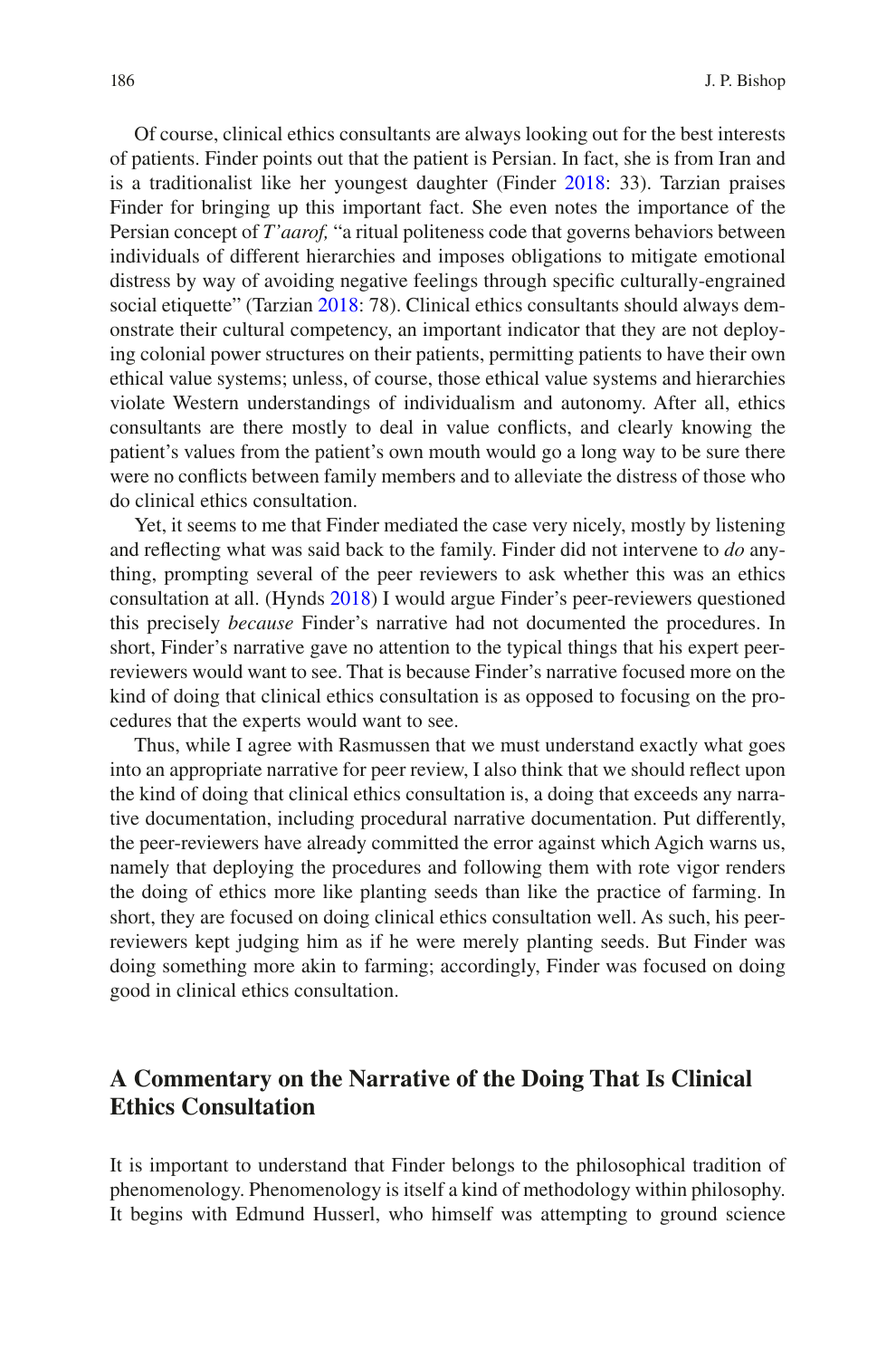(Husserl [1970](#page-13-10)).<sup>3</sup> On one hand, science had been caught between two philosophical ways of grounding understanding – rationalism and empiricism; this scientific grounding, because it had eschewed metaphysics, collapsed science into a positivism – where scientists began to think that they could have a one-to-one correspondence between a word and a thing. On the other hand, because science could not ground its knowledge in the world, Nietzschean irrationalism took hold, where reason had become a mask for power relations. Husserl held that if we could bracket our plain everyday stances toward the world – which are often mistaken – and attune to the things as they appear to us, we might ground science. Out of that bracketing, Husserl argues, we might be able to give an account of the eidetic features of experience so that we can ground science in intersubjective experience, which is a kind of very careful peer review. Thus, science need not be secured in rationalism or empiricism, nor in positivism. Nor does it succumb, Husserl thinks, to irrationalism.

Husserl's insights went way beyond securing science; in fact, his phenomenological methodology gave birth to several philosophical insights about the nature of existential experience, ethical experience, embodied experience, among many other aspects of human experience.<sup>4</sup> Richard Zaner – a major figure in the American phenomenological tradition – can be credited for bringing phenomenology into the clinical ethics arena. Finder's practice of clinical ethics consultation is greatly informed by Zaner.<sup>[5](#page-8-2)</sup>

One of the things that phenomenology asks us to do is to bracket our preconceptions – even our procedural preconceptions – about what we think matters in a case, and to attend to the things that matter to the patient, to the patient's family, and to the patient's caregivers. It asks us to pay attention to contexts and spaces and times and situations, and how those contribute to our perceptions of what matters. Because patient concerns are idiosyncratic and highly particular, we must bracket universalizing theories, whether those be deontological or utilitarian, or our cultural notions of liberalism or proceduralism. We must bracket our theories of autonomy and understand the way actual, particular people conceive themselves, which usually happens to be in contextual relationships of families, contrary to the dogmas of individualism, upon which Western bioethics – including clinical ethics – is built.

What Finder does with "The Zadeh Scenario" defies the typical framing of clinical ethics consultants, who are bent on procedures and Western ideals of individualism. Finder offers us what he has judged mattered in the case, not what most clinical ethicists think should have mattered to him. What ethics consultants think matters floats above all cases and seems to emerge from no particular case. Is it not possible

<span id="page-8-0"></span><sup>&</sup>lt;sup>3</sup>Actually, many philosophers think that phenomenology begins with Aristotle, but that point is unimportant for what follows.

<span id="page-8-1"></span><sup>4</sup>Husserl started many philosophers off on many different trajectories, for example, Martin Heidegger, Emmanuel Levinas, Alfred Schutz, Edith Stein, Hannah Arendt, Jean-Paul Sartre, and Maurice Merleau-Ponty just to name a few.

<span id="page-8-2"></span><sup>5</sup>Finder, hired by Zaner and then serving as his colleague for the final 11 years of Zaner's career at Vanderbilt University Medical Center, was also mentored by Zaner – and the two remain personal friends.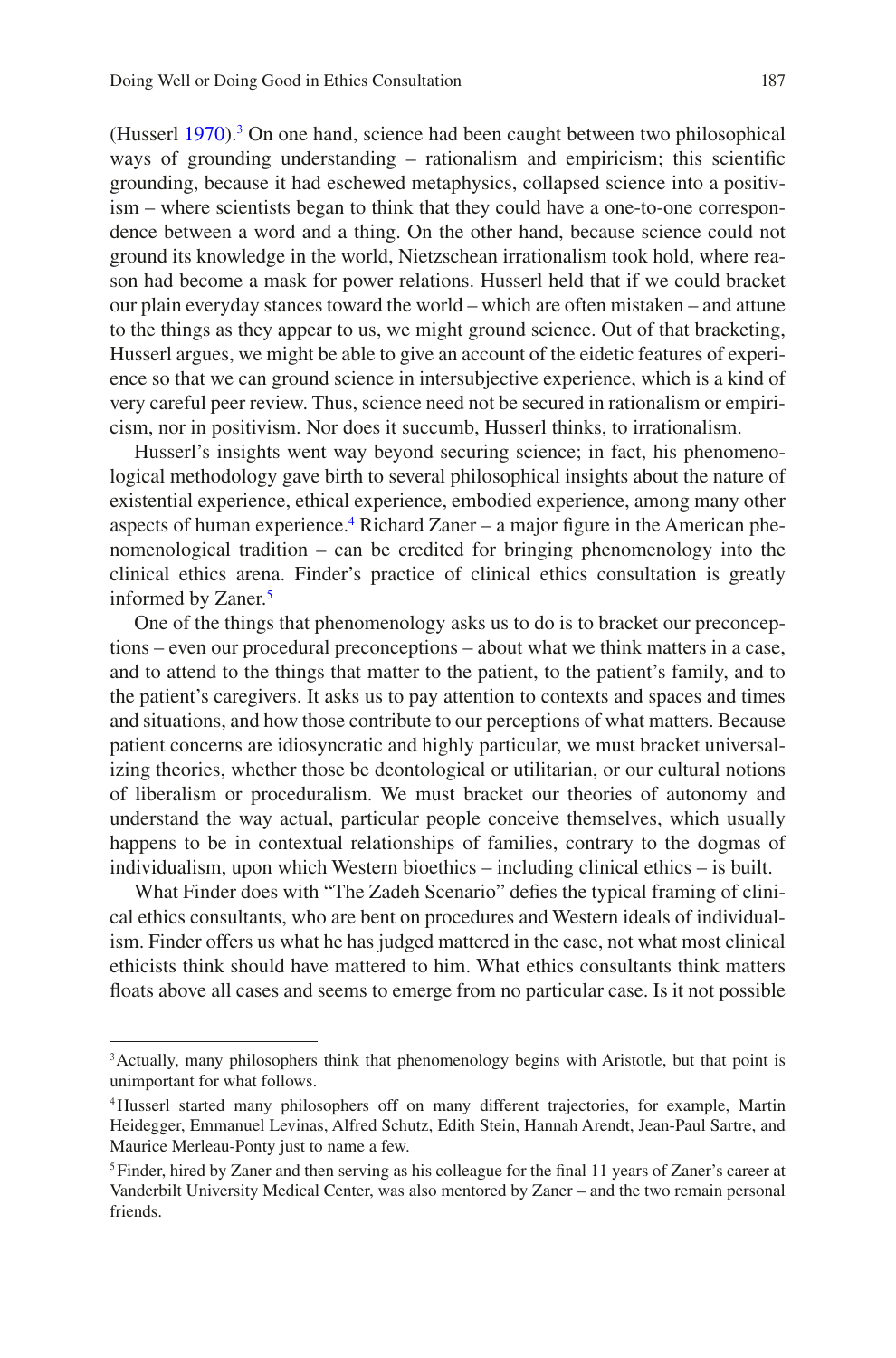that in the careful attunement of Finder's phenomenological reduction, he figured out that the patient was too gravely ill to participate in decision-making? Or perhaps through the reduction, he recognized immediately that the patient wanted her family to take all decisions on her behalf, because that is how a Persian family shows love in their particular cultural context. Shouldn't "The Zadeh Scenario" have just said so, then? No, not if Finder wanted to highlight other features that are more important to the actual doing of this particular case.

Or perhaps "The Zadeh Scenario" is an act of opposition, a subtle commentary on Western bioethicists. After all, Finder kindly, gently, and subtly chastises Dr. Moore's somewhat more aggressive adherence to hospital procedures. Moore constantly presents the question of code status repeatedly to the family, driving them to question his motives, asking that Moore no longer be the ethics consultant on Ms. Hamadani's case at all. It seems to me that Finder is saying that any of the peerreviewers would have been drummed out of the room as well given their procedural concerns.

Finder's telling in "The Zadeh Scenario" is pointing to what was going on with a particular family, who lived and moved and had their being within a particular culture with its own particular rich resources for problem solving. Finder is pointing to the fact that this family was asking everyone not to prejudge. This family was asking everyone to bracket their concerns and to attune to this particular family's concerns. Finder points out that the family did not want anyone to prejudge the situation with their mother: they did not want the consulting doctors to prejudge; they did not want Dr. Moore to prejudge; and as Finder's narrative points out, they did not even want Finder – or any other clinical ethics consultant – to prejudge. This family indicates repeatedly that they know what is really happening with their mother in the excess of their experience with their mother. The weight of their mother's dying did not need the added pressure of proceduralists wanting clear directives. They knew all along that they would not ask for CPR when the time came. However, for whatever reason, that could not be said by them or to them until that time arrived.

Finder's participation was not, therefore, necessarily without warrant; this family might have needed him for another purpose: to act as witness and perhaps even midwife, bringing forth what really mattered to them. And this is what "The Zadeh Scenario" repeatedly shows us, i.e., what matters to the family, and that the doing of clinical ethics consultation might mean that the ethics consultant's prejudgments need to be bracketed so that she can attend to what matters to the patient in the moment, and if not the patient, then those who love the patient and have repeatedly demonstrated it.

In fact, "The Zadeh Scenario" is a narrative of what matters to the patient and the family. This narrative is a narrative describing the bringing forth of goods possible in dying. With this narrative, Finder challenges us to bracket our procedures and policies and guidelines. Finder even describes his own marginalization. Dr. Brouhkims turns to Finder essentially asking him to endorse what he and the family have enacted. Finder does so, rather uncomfortably, and the family has to assert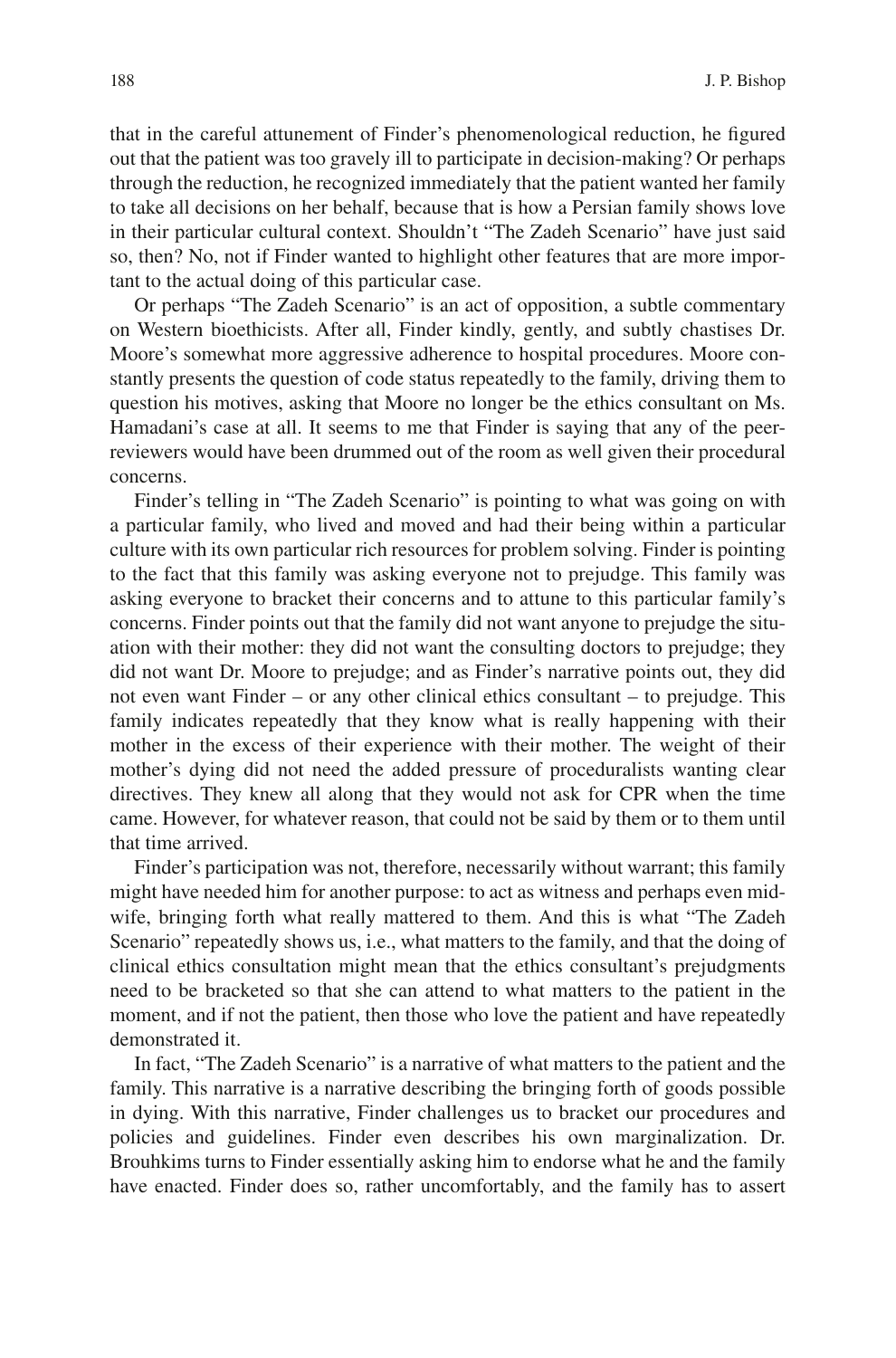once again, that they know what is happening, and what decisions must be taken to do right by their mother. They do not even need Finder.

So, "The Zadeh Scenario" has a purpose. The purpose seems to be two-fold. First, it is a phenomenological account of what matters to a particular family caring for a particular patient with all of the attendant idiosyncrasies. What matters is highly dependent upon the particularities of a case, particularities that do not admit of the generalizations – of the abstractions – of the policies and procedures of clinical ethics consultation. The second purpose of is to highlight the kind of doing that clinical ethics consultation is. It draws our attention to the doing of clinical ethics consultation by marginalizing the clinical ethics consultant. Finder notes that he is bearing witness; but bearing witness to what? I believe it is to the kind of doing that clinical ethics consultants have not really begun to understand, especially those who would judge the practice according to a set of pre-conceived standards, by which all ethics consultants are to be judged – the attestation procedures.

## **Conclusion (The Kind of Doing That Is Clinical Ethics Consultation)**

I have pointed out above that clinical ethics consultation is a practice and that practices are aimed at goods, and not merely at goals. All but one peer-reviewer of "The Zadeh Scenario" mentioned goals, sometimes in terms of goals of care, sometimes as the goals of ethics or ethical goals. Not a single essay, whether those of the second-level commentators or the first-level peer-reviewers, used the terms "goods," "goods of care," or even "the goods of medicine." Clinicians know that goals are important for the practice that is medicine. But everyone seems to avoid the question of the goods of medicine, let alone speaking of the goods of clinical ethics consultation. We have to go back to the writings of Edmund Pellegrino to find a sustained treatment on the goods of medicine (Pellegrino [2008:](#page-13-11)147–159). People do not seek out medicine because it has goals, but because it has goods that they desire for their lives, goods that they want embodied. In fact, those of us who sought to become nurses or physicians – and even those of us who desired to become clinical ethics consultants – did so because we thought that through these practices we were pursuing goods for patients, not merely goals. Planting is a goal-directed activity; farming is aimed at bringing forth goods – fruits and vegetables. Planting seeds is a procedure; growing fruits is a practice. Procedures that might help us do well at clinical ethics consultation might get in the way of doing good through clinical ethics consultation. So, here we have it: in order to be a practice, clinical ethics consultants must pursue goods, not goals.

Buried inside "The Zadeh Scenario" are the goods of clinical ethics. Those goods are subjective, idiosyncratically named and defined by patients, embedded in an institution of health care that purports to be of service to the goods of health. The clinical ethics consultant, at her best, acts as a careful mid-wife, attempting to bring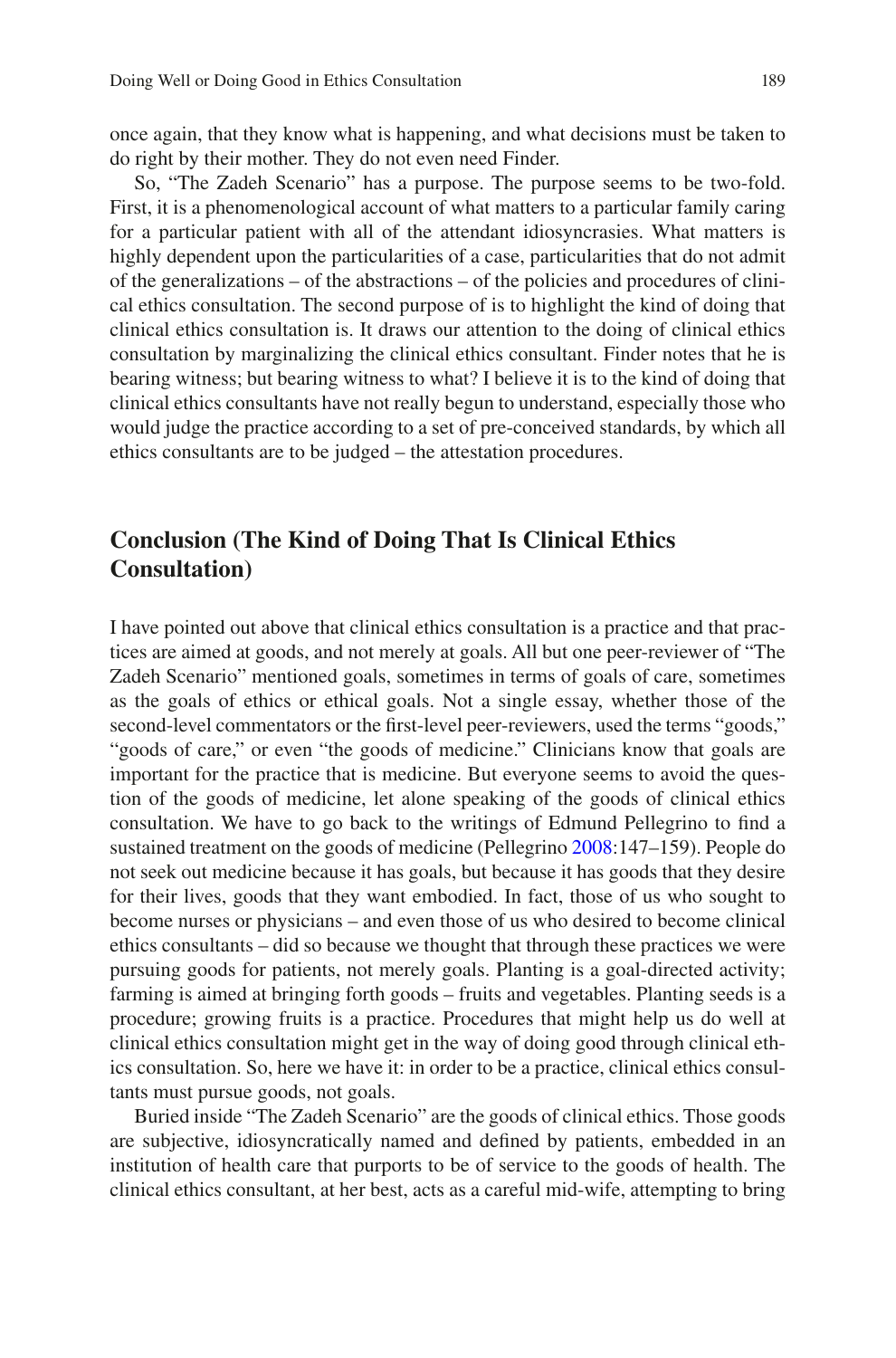forth the goods desired, the goods possible, and perhaps even the goods that are not possible for patients. After all, some goods pursued by patients are not possible due to the limits of medicine. Some goods pursued by medicine are not desired by patients. Some goods pursued by clinical ethicists might be limited and provisional, like the desire to limit clinical ethicists to doing what the guidelines and procedures say. Some things thought to be goods by anyone involved in healthcare may not be good at all. "The Zadeh Scenario" acts to problematize the goals of clinical ethics consultation, asking it to focus on the goods that the practice might bring forth.

I occasionally travel to Rome. When in Rome, I often stay with the Irish Dominicans of San Clemente near the Colosseum, on via Lubicana. And since I love to walk, I often walk everywhere I go. If you walk west along via Lubicana passing to the north of the Colosseum you end up on the Via dei Fori Imperiali, which runs up to the Piazza Venezia which is essentially a huge intersection and roundabout in front of the monument to Vittorio Emanuele.<sup>[6](#page-11-0)</sup>

Hundreds of pedestrians attempt to cross the intersection/roundabout while an endless stream of cars and buses enter and exit. There is even a large bus stop at one of the roundabout entrances. So hundreds of cars, buses and pedestrians are all crossing at once. There are no lights, no walk signs. Everyone is crossing and driving and hesitating and starting and stopping. To my American mind and to my North Atlantic desire for rules and laws to govern even the simplest of intersections, that roundabout seems utterly chaotic and dangerous.

To the Romans and those immersed in a kind of personalist culture, the chaos is ordered by the subtlest reading of faces and movement. The drivers are watching facial and bodily expressions of the pedestrians. The Roman pedestrians are watching the drivers of busses and cars. There are no rules and procedures; or rather the rules and procedures are embodied, and thus can only be called rules or procedures in a highly abstract, post-hoc way.

Foreign pedestrians in time come to see what the locals are doing. The Roman pedestrians look to see what the drivers are doing. They see that the drivers are looking to see what the pedestrians are doing. The Roman pedestrians read the movement of the cars and the faces of the drivers. The drivers are reading the bodily expressions and faces of the pedestrians. There is an informal turn-taking between pedestrians and drivers. In short, these pedestrians and drivers see what an American cannot see in the subtlest of movement – a tilted head, a nod, a nonchalant wave of a finger, a gesture. And it all works. It is a different way of interacting from the Anglo-Germanic way and from the American proceduralist way of interacting.

With "The Zadeh Scenario," Finder is depicting a phenomenological – indeed a personalist – engagement; he is trying to read the subtle clues given by the physicians and nurses, and the patient and the patient's family, subtleties that slip through the coarse sieve that is proceduralism. He is trying to get across the roundabout/ intersection, or perhaps better, he is trying to help a family of pedestrians navigate

<span id="page-11-0"></span><sup>6</sup> I am not dropping names here or attempting show off how cultured I am. The details matter and I suspect that these details seem foreign to the reader, which is precisely the point. But they are details that challenge our settled visions about intersections.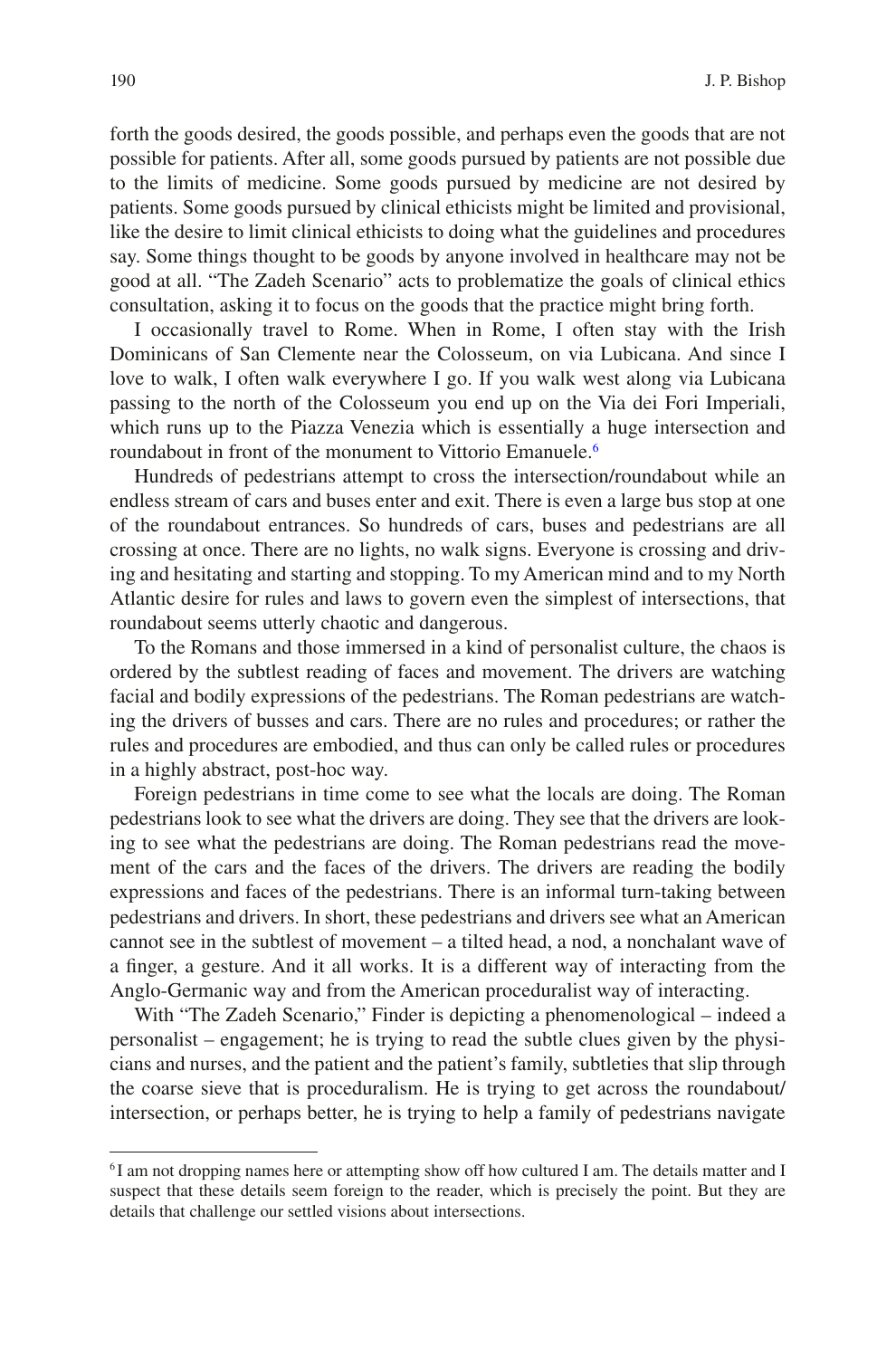the complexity, walking them across the roundabout/intersection. But he has to know where they want to go, and whether crossing here is the right place to cross to get there. He is helping them to read the subtle clues of the drivers and other pedestrians, paying attention to what matters – to what is the matter at hand – rather than to the rules articulated by proceduralists. But Finder has to know what the goods are that his practice is trying to enable. He has to know how the goods of clinical ethics consultation are related to the goods of medicine, and how the goods of medicine might enable (or disable) the goods of a patients. He has to focus on the doing of clinical ethics, which is a kind of bringing forth of goods. That is the primary kind of doing that is clinical ethics consultation.

Clinical ethics consultation is, as I have argued (with colleagues) elsewhere, a kind of particularist and local form of moral enquiry; it is a kind of non-rule governed floundering about (Bishop et al. [2009](#page-12-8)). The peer-reviewers of "The Zadeh Scenario" are kind of like me – standing at the roundabout in Rome waiting for a light to turn, or for traffic to stop, claiming that these Romans don't know what they are doing. "Finder should wait to cross until there is a light… oh, there are no lights. Well then we should put some lights in here, because how can anyone know what to do." Meanwhile, a family has been asked to make their decisions about when to cross the roundabout/intersection on their own, and Finder now realizes that he must bear witness to the fact that they did not need his help after all; they just needed some time away from the people telling them how to cross the intersection. Finder's peer reviewers want to do well at the process of clinical ethics consultation; Finder in "The Zadeh Scenario" is trying to do good in clinical ethics consultation. The difference is an important one on which clinical ethicists should reflect.

### **References**

- <span id="page-12-2"></span>Agich GJ (2005) What kind of doing is ethics consultation? Theor Med Bioeth 26(1):7–24
- <span id="page-12-3"></span>Agich GJ (2009) Clinical ethics as practice. J Int Bioethique 20(4):15–24
- <span id="page-12-4"></span>Agich GJ (2018) Narrative and method in ethics consultation. In: Finder SG, Bilton MJ (eds) Peer review, peer education, and modeling in the practice of clinical ethics consultation: the Zadeh project. Springer, Cham, pp 139–150
- <span id="page-12-7"></span>Armstrong K (2018) Telling about engagement is not enough: seeking the "ethics" of ethics consultation in clinical ethics case reports. In: Finder SG, Bilton MJ (eds) Peer review, peer education, and modeling in the practice of clinical ethics consultation: the Zadeh project. Springer, Cham, pp 63–73
- <span id="page-12-1"></span>Beauchamp TL, Childress JF (2009) Principles in biomedical ethics, 6th edn. Oxford University Press, New York
- <span id="page-12-8"></span>Bishop JP, Fanning JB, Bliton MJ (2009) Of goals and goods and floundering about: a Dissensus report on clinical ethics consultation. HEC Forum 21(3):275–291
- <span id="page-12-6"></span>Bruce CR (2018) Not principlism nor casuistry, not narrative ethics nor clinical pragmatism: a case for proceduralism. In: Finder SG, Bilton MJ (eds) Peer review, peer education, and modeling in the practice of clinical ethics consultation: the Zadeh project. Springer, Cham, pp 113–125 Chambers T (1999) The fiction of bioethics. Routledge, New York
- <span id="page-12-5"></span><span id="page-12-0"></span>Chidwick P, Bell J, Connolly E, Coughlin MD, Frolic AN, Hardingham L, Zlotnik Shaul R (2010) Exploring a model role description for ethicists. HEC Forum 22:31–40